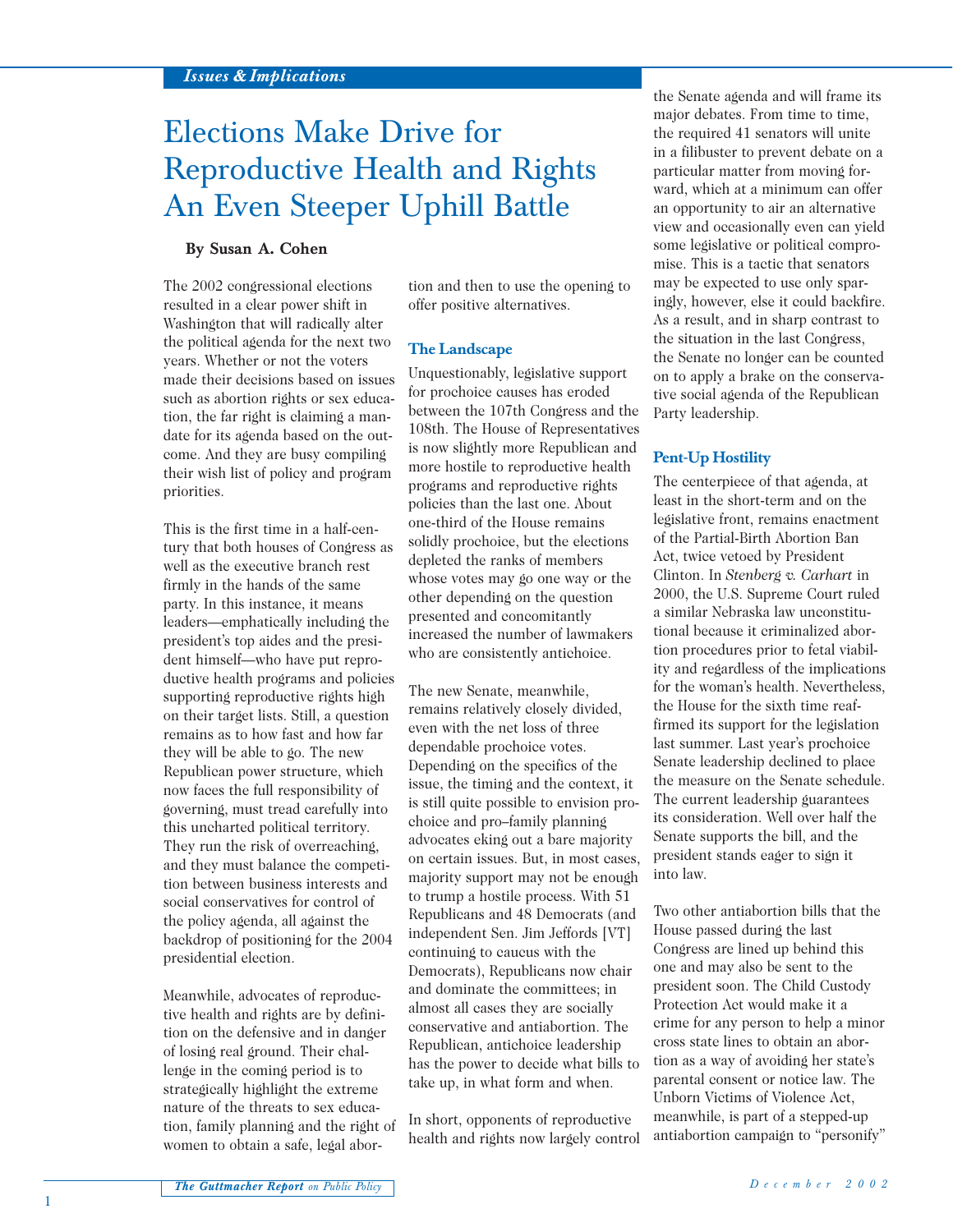the fetus in the public's mind and in the law. It would create a separate criminal offense for injury or death to the fetus when a pregnant woman is harmed during the commission of a federal crime; the perpetrator could be charged with murder of the fetus even if unaware that the woman was pregnant. (The Bush administration's unprecedented executive action to make fetuses eligible beneficiaries under the State Children's Health Insurance Program as a means of expanding prenatal care to low-income women is a similar example of the "personification" campaign—see related story, page 3.)

Finally, a sweeping new antiabortion bill that the House passed without fanfare at the end of the last congressional session also could see Senate action this year. Purportedly designed to protect "conscientious objection" to abortion across the country, the Abortion Non-Discrimination Act would prevent government agencies at any level from enforcing any law or policy that would require a person *or an entity* to provide abortion services or referrals, to provide medical training in abortion, or to pay for or reimburse the cost of an abortion. The measure would jeopardize the federal Title X guarantee that women confronting problem pregnancies will be offered nondirective counseling about all of their options and referrals on request. Policies such as those in California and New York City requiring hospitals to provide training in abortion for obstetrics and gynecology residents (while allowing individual residents to opt out) would be rendered moot. And a state could not mandate insurance coverage of abortion or abortion referrals for its own citizens, because the "conscience" of an insurance company or commercial health plan would trump a woman's right to information about her medical options.

These bills will proceed even as the Bush administration and the new

Senate Republican majority synchronize their efforts to fill a host of federal judicial vacancies with reliably conservative judges, probably including some individuals who were rejected just last year. And though by no means certain, it is also widely expected that at least one of the current members of the U.S. Supreme Court will retire this year. Whenever vacancies on the high court occur, a battle royal over the new nominee undoubtedly will center on the fate of *Roe v. Wade.*

## **The Risk of Overreaching**

Late last year, Concerned Women for America's Michael Schwartz was quoted as saying that he would be "stunned and seriously disappointed" if every piece of antiabortion legislation that was left pending by the last Congress is not law by the end of the 108th. Conducting an all-out antiabortion campaign over an extended period, however, carries risks for an administration that constantly seeks to reassure the public of its compassionate side. Moreover, it could further antagonize business interests, another key constituency of the Republican party and one that has its own hopes and expectations.

This tension was laid bare during the post-election session last year when antiabortion activists defeated major bankruptcy reform legislation, a high priority of the financial services industry, that had passed both houses of Congress by wide margins. They killed the bill over a small provision, which had been negotiated for over a year between prochoice Sen. Charles E. Schumer (D-NY) and antiabortion leader Rep. Henry J. Hyde (R-IL), that would have prevented antiabortion protesters from declaring bankruptcy to avoid paying court-ordered fines for violating federal law. In doing so, social conservatives consider that they have put Republican leaders on notice; according to a recent article in *National Journal,* business interests that have contributed millions of

dollars to Republicans over the years are "threatening retribution" against Republicans who abandoned the legislation. Both sides will continue to vie to set the political agenda.

On another front and in a different way, the administration's more overtly hostile actions towards family planning already could fall into the category of overreaching. Early on, the administration had cut off U.S. support for the International Planned Parenthood Federation and the United Nations Population Fund (UNFPA). But the last straw may have come in December at a meeting of 30 Asian/Pacific nations in Bangkok whose purpose was to discuss implementation of the International Conference on Population and Development Program of Action that was agreed to in Cairo in 1994, the core of which is to guarantee and promote reproductive health. The United States, a participant by virtue of its Pacific territories, essentially hijacked the meeting when it alone balked at merely reaffirming support for the consensus document.

The U.S. position as now articulated by the Bush administration is that supporting the Cairo program of action is tantamount to supporting the promotion of abortion. This, notwithstanding that the document explicitly states that abortion should not be promoted as a method of family planning and merely that where abortion is not against the law, it should be safe. Accordingly, U.S. efforts to redefine the Cairo consensus met a wall of resistance from all other participating country delegations, who concluded that the United States was using the abortion issue as a smoke screen to hide its fundamental hostility toward contraceptive services programs for pregnancy prevention and promotion of condom use to prevent HIV/AIDS.

The official U.S. statement delivered by Assistant Secretary of State *(Continued on page 14)*